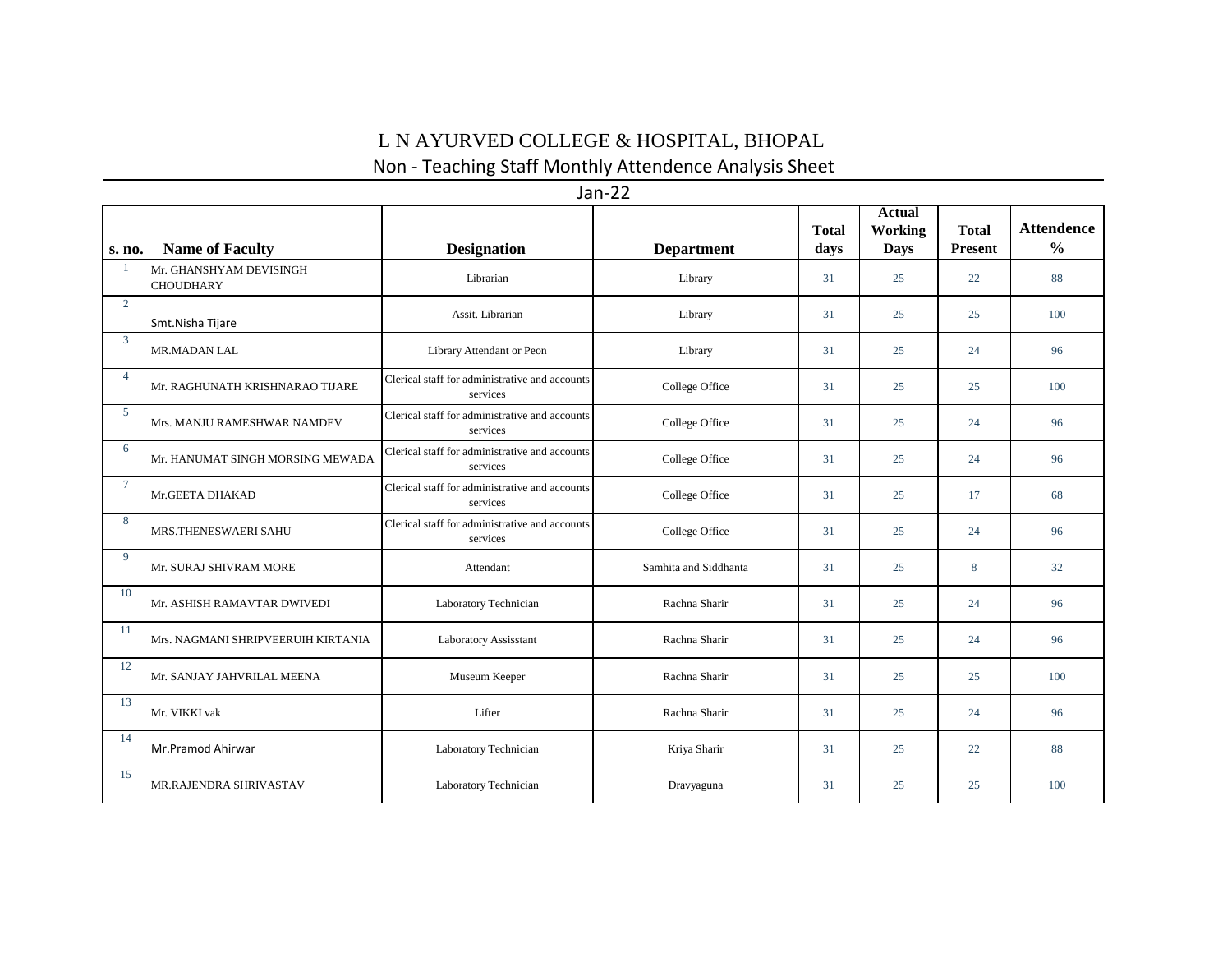| 16 | mr.Devendra Meghwal          | Museum Keeper                            | Dravyaguna                                                                                   | 31 | 25 | 24 | 96  |
|----|------------------------------|------------------------------------------|----------------------------------------------------------------------------------------------|----|----|----|-----|
| 17 | Mr.Dhirendra Sharma          | Laboratory Technician                    | Rasa S. & Bhaishajya Kalpana                                                                 | 31 | 25 | 23 | 92  |
| 18 | Mr. BABLU JAGMOHAN YADAV     | Laboratory Assistant                     | Rasa S. & Bhaishajya Kalpana                                                                 | 31 | 25 | 24 | 96  |
| 19 | MRS.FEMIDA BEE               | Attendant or Peon or Multipurpose Worker | Rasa S. & Bhaishajya Kalpana                                                                 | 31 | 25 | 23 | 92  |
| 20 | MR.PRASHANT LOWANSHI         | Laboratory Technician                    | Roga Nidan evam Vikriti Vigyan                                                               | 31 | 25 | 24 | 96  |
| 21 | <b>MS.PRAGYA GIRI</b>        | Laboratory Technician                    | Roga Nidan evam Vikriti Vigyan                                                               | 31 | 25 | 22 | 88  |
| 22 | Mr. SANDEEP SHIVHARE         | Museum Keeper                            | Swasthavritta and Yoga                                                                       | 31 | 25 | 24 | 96  |
| 23 | Mr. AJIT ASHOK CHOUKHENDRA   | Attendant                                | Swasthavritta and Yoga                                                                       | 31 | 25 | 22 | 88  |
| 24 | Mrs. RUPVATI BAI             | Dravyaguna                               | Prasuti Tantra and Stri Roga, kayachikitsa,<br>Shalya, shalakya, Panchkarma,<br>Kaumarbhriya | 31 | 25 | 22 | 88  |
| 25 | MR.ROHIT SAHARE              | Attendant                                | Prasuti Tantra and Stri Roga, kayachikitsa,<br>Shalya, shalakya, Panchkarma,<br>Kaumarbhriya | 31 | 25 | 23 | 92  |
| 26 | Mr. RAHUL RAMNIYA            | Attendant                                | Prasuti Tantra and Stri Roga, kayachikitsa<br>Shalya, shalakya, Panchkarma,<br>Kaumarbhriya  | 31 | 25 | 22 | 88  |
| 27 | Mr. SHISHUPAL NIRANJAN DHOSI | Gardener                                 | Herbal Garden / Dravyaguna                                                                   | 31 | 25 | 25 | 100 |
| 28 | Mr.Om Prakash                | Gardener                                 | Herbal Garden / Dravyaguna                                                                   | 31 | 25 | 24 | 96  |
| 29 | MR.MAHENDRA SINGH            | GardenerMultipurpose                     | Herbal Garden / Dravyaguna                                                                   | 31 | 25 | 25 | 100 |
| 30 | <b>MR.RAJESH TOMAR</b>       | Multipurpose worker                      | Herbal Garden / Dravyaguna                                                                   | 31 | 25 | 23 | 92  |
| 31 | Mr. DILIP BHATNAGAR          | Multipurpose worker                      | Herbal Garden / Dravyaguna                                                                   | 31 | 25 | 23 | 92  |
| 32 | Mr. SHUBHAM GOUR             | Attendant                                | Agad Tantra evam Vidhi Vaidyaka                                                              | 31 | 25 | 22 | 88  |
|    |                              |                                          |                                                                                              |    |    |    |     |